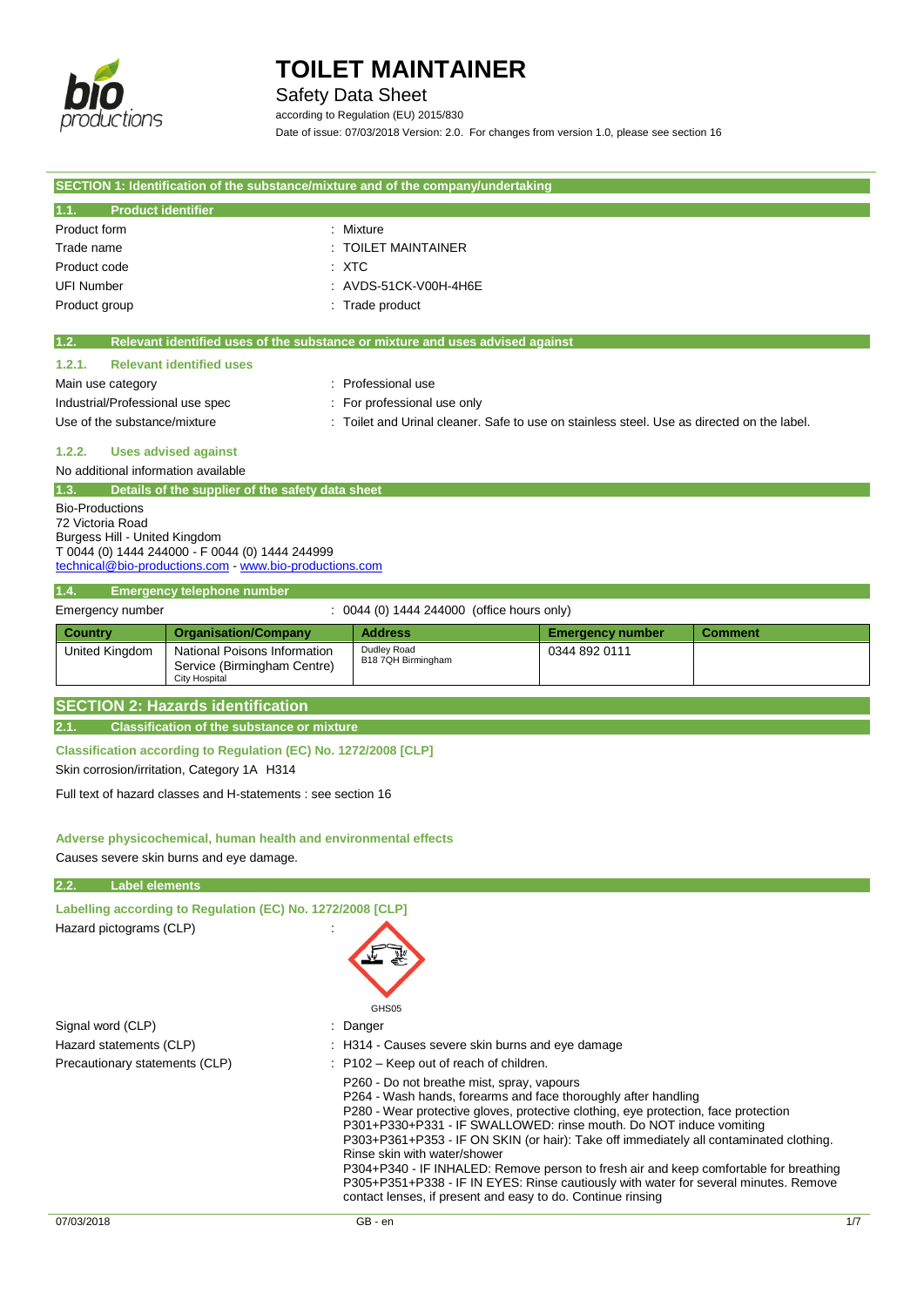### Safety Data Sheet

according to Regulation (EU) 2015/830

|                                             | P310 - Immediately call a POISON CENTER, a doctor<br>P321 - Specific treatment (see supplemental first aid instruction on this label)                |  |
|---------------------------------------------|------------------------------------------------------------------------------------------------------------------------------------------------------|--|
| Detergent Regulation: Labelling of contents | P501 - Dispose of contents/container to an approved waste disposal plant<br>Contains: Phosphates >5-<15%; Non-ionic surfactant <5%. Phosphoric acid. |  |

### **2.3. Other hazards**

No additional information available

### **SECTION 3: Composition/information on ingredients**

### **3.1. Substance**

Not applicable

### **3.2. Mixture**

| <b>Name</b>                                                                                    | <b>Product identifier</b>                                                                            | $\frac{9}{6}$ | <b>Classification according to</b><br><b>Regulation (EC) No.</b><br>1272/2008 [CLP]                           |  |
|------------------------------------------------------------------------------------------------|------------------------------------------------------------------------------------------------------|---------------|---------------------------------------------------------------------------------------------------------------|--|
| phosphoric acid  %, orthophosphoric acid  %                                                    | (CAS No) 7664-38-2<br>(EC no) 231-633-2<br>(EC index no) 015-011-00-6<br>(REACH-no) 01-2119485924-24 | $5 - 10$      | Skin Corr. 1B, H314                                                                                           |  |
| (2-methoxymethylethoxy)propanol [DPGME]<br>substance with a Community workplace exposure limit | (CAS No) 34590-94-8<br>(EC no) 252-104-2                                                             | $1 - 3$       | Not classified                                                                                                |  |
| SODIUM METASILICATE PENTAHYDRATE                                                               | (CAS No) 10213-79-3<br>(EC no) 229-912-9                                                             | < 0.1         | Met. Corr. 1, H290<br>Skin Corr. 1, H314<br>STOT SE 3. H335                                                   |  |
| <b>Specific concentration limits:</b>                                                          |                                                                                                      |               |                                                                                                               |  |
| <b>Name</b>                                                                                    | <b>Product identifier</b>                                                                            |               | <b>Specific concentration limits</b>                                                                          |  |
| phosphoric acid  %, orthophosphoric acid  %                                                    | (CAS No) 7664-38-2<br>(EC no) 231-633-2<br>(EC index no) 015-011-00-6<br>(REACH-no) 01-2119485924-24 |               | $10 = C < 25$ ) Skin Irrit. 2, H315<br>$10 = < C < 25$ ) Eye Irrit. 2, H319<br>(C > = 25) Skin Corr. 1B, H314 |  |

#### Full text of H-statements: see section 16

| <b>SECTION 4: First aid measures</b>                                |                                                                                                                                                       |
|---------------------------------------------------------------------|-------------------------------------------------------------------------------------------------------------------------------------------------------|
| <b>Description of first aid measures</b><br>4.1.                    |                                                                                                                                                       |
| First-aid measures general                                          | : Call a physician immediately.                                                                                                                       |
| First-aid measures after inhalation                                 | Remove person to fresh air and keep comfortable for breathing.                                                                                        |
| First-aid measures after skin contact                               | Rinse skin with water/shower. Remove/Take off immediately all contaminated clothing. Call a<br>physician immediately.                                 |
| First-aid measures after eye contact                                | Rinse cautiously with water for several minutes. Remove contact lenses, if present and easy to<br>do. Continue rinsing. Call a physician immediately. |
| First-aid measures after ingestion                                  | Rinse mouth. Do not induce vomiting. Call a physician immediately.                                                                                    |
| Most important symptoms and effects, both acute and delayed<br>4.2. |                                                                                                                                                       |
| Symptoms/injuries after skin contact                                | $\therefore$ Burns.                                                                                                                                   |
| Symptoms/injuries after eye contact                                 | : Serious damage to eyes.                                                                                                                             |
| Symptoms/injuries after ingestion                                   | Burns.                                                                                                                                                |
| 4.3.                                                                | Indication of any immediate medical attention and special treatment needed                                                                            |
| Treat symptomatically.                                              |                                                                                                                                                       |
| <b>SECTION 5: Firefighting measures</b>                             |                                                                                                                                                       |
| <b>Extinguishing media</b><br>5.1.                                  |                                                                                                                                                       |
| Suitable extinguishing media                                        | The product is not flammable. Use extinguishing agent suitable for surrounding fire. Water<br>spray. Dry powder. Foam. Carbon dioxide.                |
| 5.2.<br>Special hazards arising from the substance or mixture       |                                                                                                                                                       |
| Hazardous decomposition products in case of<br>fire                 | : Toxic fumes may be released.                                                                                                                        |
| 5.3.<br><b>Advice for firefighters</b>                              |                                                                                                                                                       |
| Protection during firefighting                                      | Do not attempt to take action without suitable protective equipment. Self-contained breathing<br>apparatus. Complete protective clothing.             |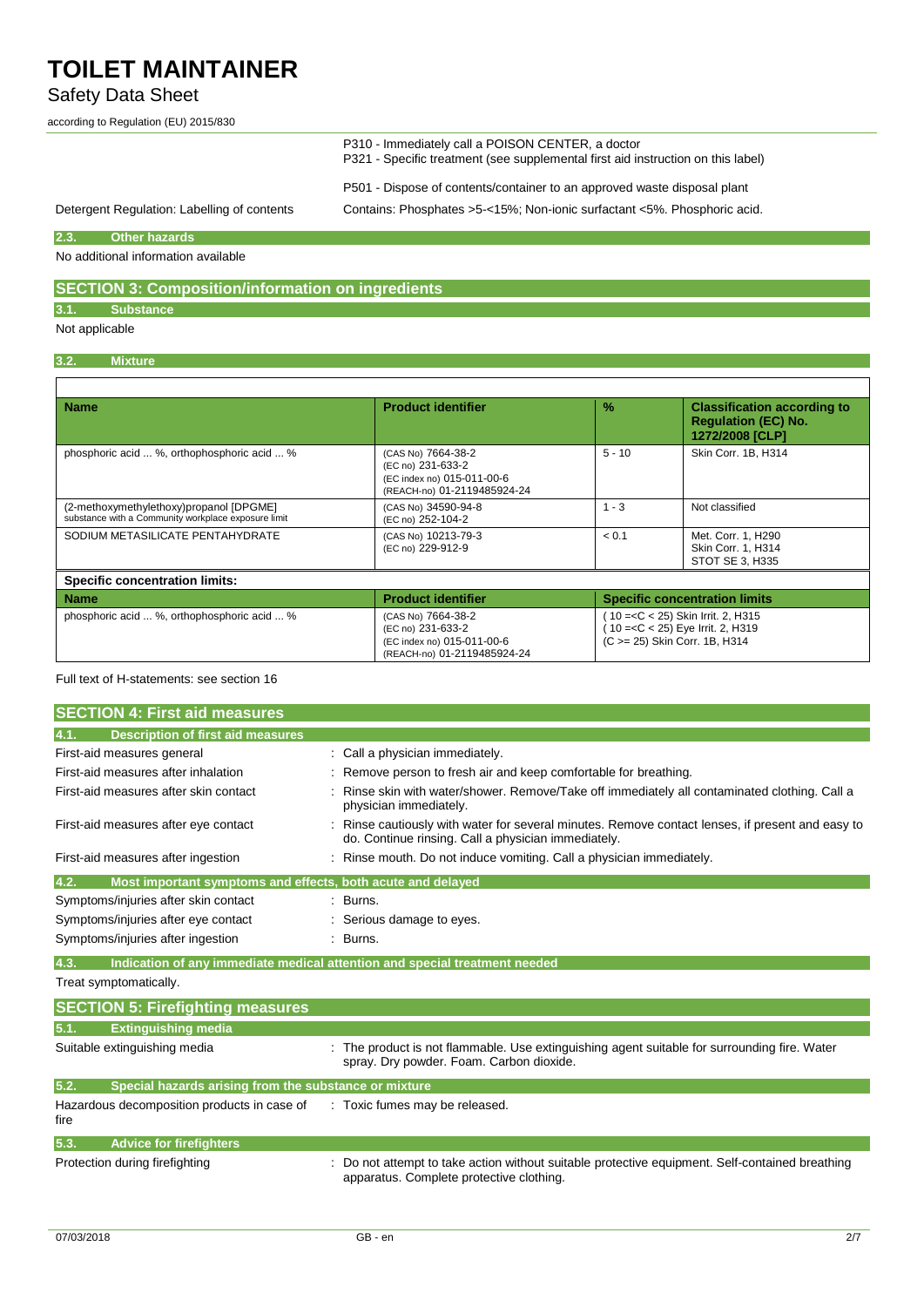### Safety Data Sheet

according to Regulation (EU) 2015/830

| <b>SECTION 6: Accidental release measures</b>                             |                                                                                                                                               |                                                                     |                                                                                                                                                                   |
|---------------------------------------------------------------------------|-----------------------------------------------------------------------------------------------------------------------------------------------|---------------------------------------------------------------------|-------------------------------------------------------------------------------------------------------------------------------------------------------------------|
| 6.1.                                                                      |                                                                                                                                               | Personal precautions, protective equipment and emergency procedures |                                                                                                                                                                   |
| 6.1.1.                                                                    |                                                                                                                                               |                                                                     |                                                                                                                                                                   |
| For non-emergency personnel<br>Emergency procedures                       |                                                                                                                                               |                                                                     | : Ventilate spillage area. Avoid contact with skin and eyes. Do not breathe mist, spray, vapours.                                                                 |
| 6.1.2.<br>For emergency responders                                        |                                                                                                                                               |                                                                     |                                                                                                                                                                   |
| Protective equipment                                                      |                                                                                                                                               | refer to section 8: "Exposure controls/personal protection".        | Do not attempt to take action without suitable protective equipment. For further information                                                                      |
| 6.2.<br><b>Environmental precautions</b>                                  |                                                                                                                                               |                                                                     |                                                                                                                                                                   |
| Avoid release to the environment.                                         |                                                                                                                                               |                                                                     |                                                                                                                                                                   |
| Methods and material for containment and cleaning up<br>6.3.              |                                                                                                                                               |                                                                     |                                                                                                                                                                   |
| Methods for cleaning up                                                   |                                                                                                                                               | : Take up liquid spill into absorbent material.                     |                                                                                                                                                                   |
| Other information                                                         |                                                                                                                                               | Dispose of materials or solid residues at an authorized site.       |                                                                                                                                                                   |
|                                                                           |                                                                                                                                               |                                                                     |                                                                                                                                                                   |
| <b>Reference to other sections</b><br>6.4.                                |                                                                                                                                               |                                                                     |                                                                                                                                                                   |
| For further information refer to section 13.                              |                                                                                                                                               |                                                                     |                                                                                                                                                                   |
| <b>SECTION 7: Handling and storage</b>                                    |                                                                                                                                               |                                                                     |                                                                                                                                                                   |
| <b>Precautions for safe handling</b><br>7.1.                              |                                                                                                                                               |                                                                     |                                                                                                                                                                   |
| Precautions for safe handling                                             |                                                                                                                                               | mist, spray, vapours. Wear personal protective equipment.           | Ensure good ventilation of the work station. Avoid contact with skin and eyes. Do not breathe                                                                     |
| Hygiene measures                                                          | Wash contaminated clothing before reuse. Do not eat, drink or smoke when using this product.<br>Always wash hands after handling the product. |                                                                     |                                                                                                                                                                   |
| Conditions for safe storage, including any incompatibilities<br>7.2.      |                                                                                                                                               |                                                                     |                                                                                                                                                                   |
| Storage conditions                                                        |                                                                                                                                               | : Store locked up. Store in a well-ventilated place. Keep cool.     |                                                                                                                                                                   |
|                                                                           |                                                                                                                                               |                                                                     |                                                                                                                                                                   |
| <b>Specific end use(s)</b><br>7.3.<br>No additional information available |                                                                                                                                               |                                                                     |                                                                                                                                                                   |
|                                                                           |                                                                                                                                               |                                                                     |                                                                                                                                                                   |
| <b>SECTION 8: Exposure controls/personal protection</b>                   |                                                                                                                                               |                                                                     |                                                                                                                                                                   |
| 8.1.<br><b>Control parameters</b>                                         |                                                                                                                                               |                                                                     |                                                                                                                                                                   |
| (2-methoxymethylethoxy)propanol [DPGME] (34590-94-8)                      |                                                                                                                                               |                                                                     |                                                                                                                                                                   |
| EU                                                                        | Local name                                                                                                                                    |                                                                     | (2-Methoxymethylethoxy)-propanol                                                                                                                                  |
| EU                                                                        | IOELV TWA (mg/m <sup>3</sup> )                                                                                                                |                                                                     | $308$ mg/m <sup>3</sup>                                                                                                                                           |
| EU                                                                        | IOELV TWA (ppm)                                                                                                                               |                                                                     | 50 ppm                                                                                                                                                            |
| EU                                                                        | <b>Notes</b>                                                                                                                                  |                                                                     | Skin                                                                                                                                                              |
| United Kingdom                                                            | Local name                                                                                                                                    |                                                                     | (2-methoxymethylethoxy) propanol                                                                                                                                  |
| United Kingdom                                                            | WEL TWA (mg/m <sup>3</sup> )                                                                                                                  |                                                                     | $308$ mg/m <sup>3</sup>                                                                                                                                           |
| United Kingdom                                                            | WEL TWA (ppm)                                                                                                                                 |                                                                     | 50 ppm                                                                                                                                                            |
| United Kingdom                                                            | Remark (WEL)                                                                                                                                  |                                                                     | Sk (Can be absorbed through the skin. The assigned<br>substances are those for which there are concerns<br>that dermal absorption will lead to systemic toxicity) |
| phosphoric acid  %, orthophosphoric acid  % (7664-38-2)                   |                                                                                                                                               |                                                                     |                                                                                                                                                                   |
| EU                                                                        | Local name                                                                                                                                    |                                                                     | Orthophosphoric acid                                                                                                                                              |
| EU                                                                        | IOELV TWA (mg/m <sup>3</sup> )                                                                                                                |                                                                     | 1 mg/m <sup>3</sup>                                                                                                                                               |
| EU                                                                        | IOELV STEL (mg/m <sup>3</sup> )                                                                                                               |                                                                     | $2$ mg/m <sup>3</sup>                                                                                                                                             |
| United Kingdom                                                            | Local name                                                                                                                                    |                                                                     | Orthophosphoric acid                                                                                                                                              |
| United Kingdom                                                            | WEL TWA (mg/m <sup>3</sup> )                                                                                                                  |                                                                     | 1 mg/m $3$                                                                                                                                                        |
| United Kingdom                                                            | WEL STEL (mg/m <sup>3</sup> )                                                                                                                 |                                                                     | $2$ mg/m <sup>3</sup>                                                                                                                                             |

### **8.2. Exposure controls**

**Appropriate engineering controls:**

Ensure good ventilation of the work station.

**Hand protection:**

Protective gloves

**Eye protection:**

Safety glasses

### **Skin and body protection:**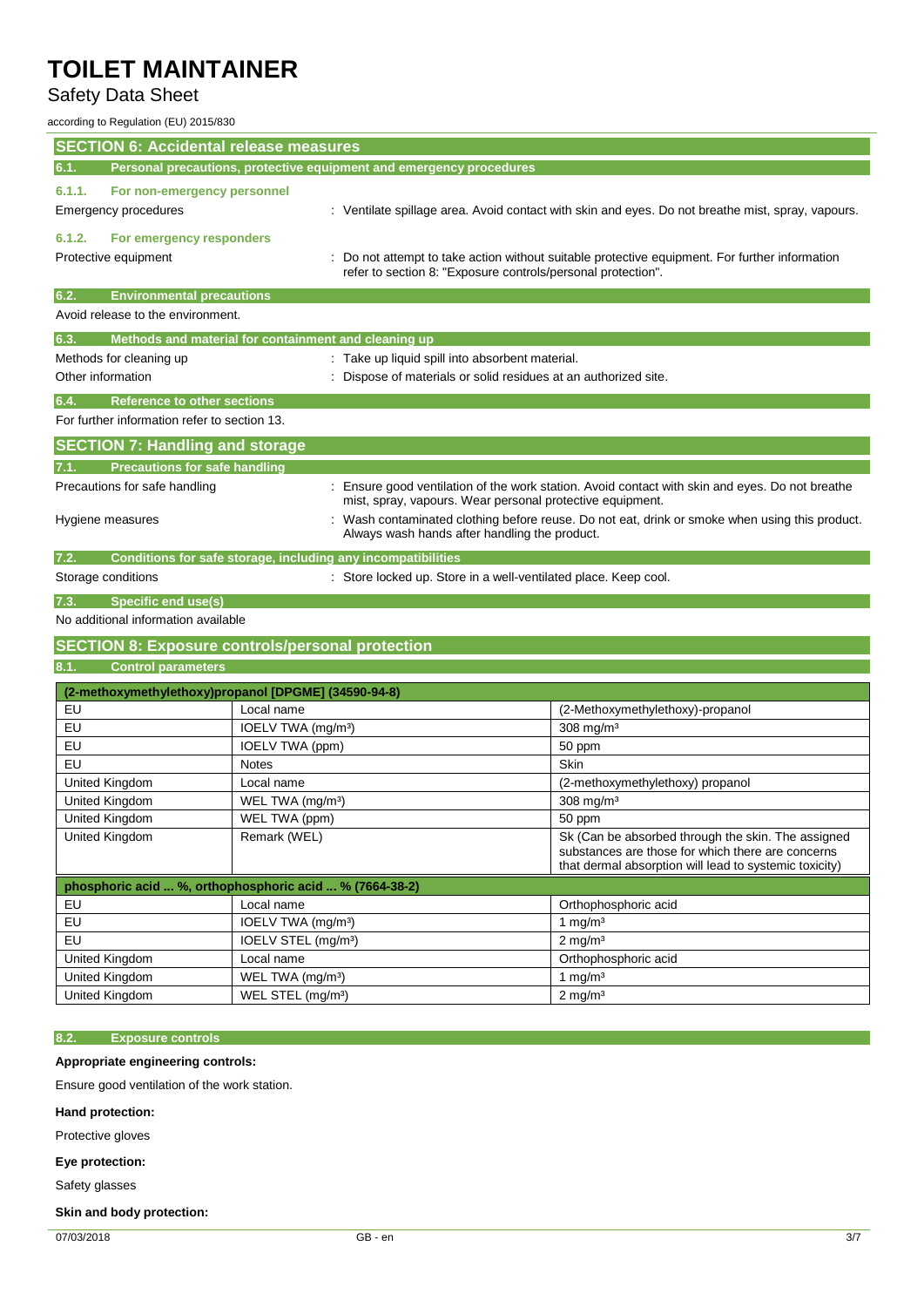## Safety Data Sheet

according to Regulation (EU) 2015/830

Wear suitable protective clothing

#### **Respiratory protection:**

In case of insufficient ventilation, wear suitable respiratory equipment

### **Environmental exposure controls:**

Avoid release to the environment.

| Information on basic physical and chemical properties<br>9.1.    |  |
|------------------------------------------------------------------|--|
|                                                                  |  |
| Physical state<br>: Liquid                                       |  |
| Blue.<br>Colour                                                  |  |
| Odour<br>Fruity sweet spice                                      |  |
| Odour threshold<br>No data available                             |  |
| $1 - 1.5$<br>рH<br>۰.                                            |  |
| Relative evaporation rate (butyl acetate=1)<br>No data available |  |
| Melting point<br>Not applicable                                  |  |
| < 0 °C<br>Freezing point                                         |  |
| : $> 100 °C$<br>Boiling point                                    |  |
| Flash point<br>No data available                                 |  |
| No data available<br>Auto-ignition temperature                   |  |
| Decomposition temperature<br>No data available                   |  |
| Flammability (solid, gas)<br>Not applicable                      |  |
| No data available<br>Vapour pressure                             |  |
| Relative vapour density at 20 °C<br>No data available            |  |
| Relative density<br>No data available                            |  |
| $\approx$ 1.04 g/ml<br>Density                                   |  |
| Soluble in water.<br>Solubility                                  |  |
| Log Pow<br>No data available                                     |  |
| Viscosity, kinematic<br>No data available                        |  |
| Viscosity, dynamic<br>No data available                          |  |
| <b>Explosive properties</b><br>Product is not explosive.         |  |
| Oxidising solids Not applicable.<br>Oxidising properties         |  |
| No data available<br><b>Explosive limits</b><br>٠                |  |

#### **9.2. Other information** No additional information available

| no agunonar imomaton available                                                     |
|------------------------------------------------------------------------------------|
| <b>SECTION 10: Stability and reactivity</b>                                        |
| 10.1.<br><b>Reactivity</b>                                                         |
| The product is non-reactive under normal conditions of use, storage and transport. |
| 10.2.<br><b>Chemical stability</b>                                                 |
| Stable under normal conditions.                                                    |
| <b>Possibility of hazardous reactions</b><br>10.3.                                 |
| No dangerous reactions known under normal conditions of use.                       |
| <b>Conditions to avoid</b><br>10.4.                                                |
| None under recommended storage and handling conditions (see section 7).            |
| <b>Incompatible materials</b><br>10.5.                                             |
| Do not mix with other bleaching agents.                                            |
| <b>Hazardous decomposition products</b><br>10.6.                                   |
| On burning: release of carbon monoxide - carbon dioxide. Corrosive vapours.        |
| <b>SECTION 11: Toxicological information</b>                                       |
| Information on toxicological effects<br>11.1.                                      |
| : Not classified<br>Acute toxicity                                                 |
| phosphoric acid  %, orthophosphoric acid  % (7664-38-2)                            |
| LD50 oral<br>1530 mg/kg bodyweight                                                 |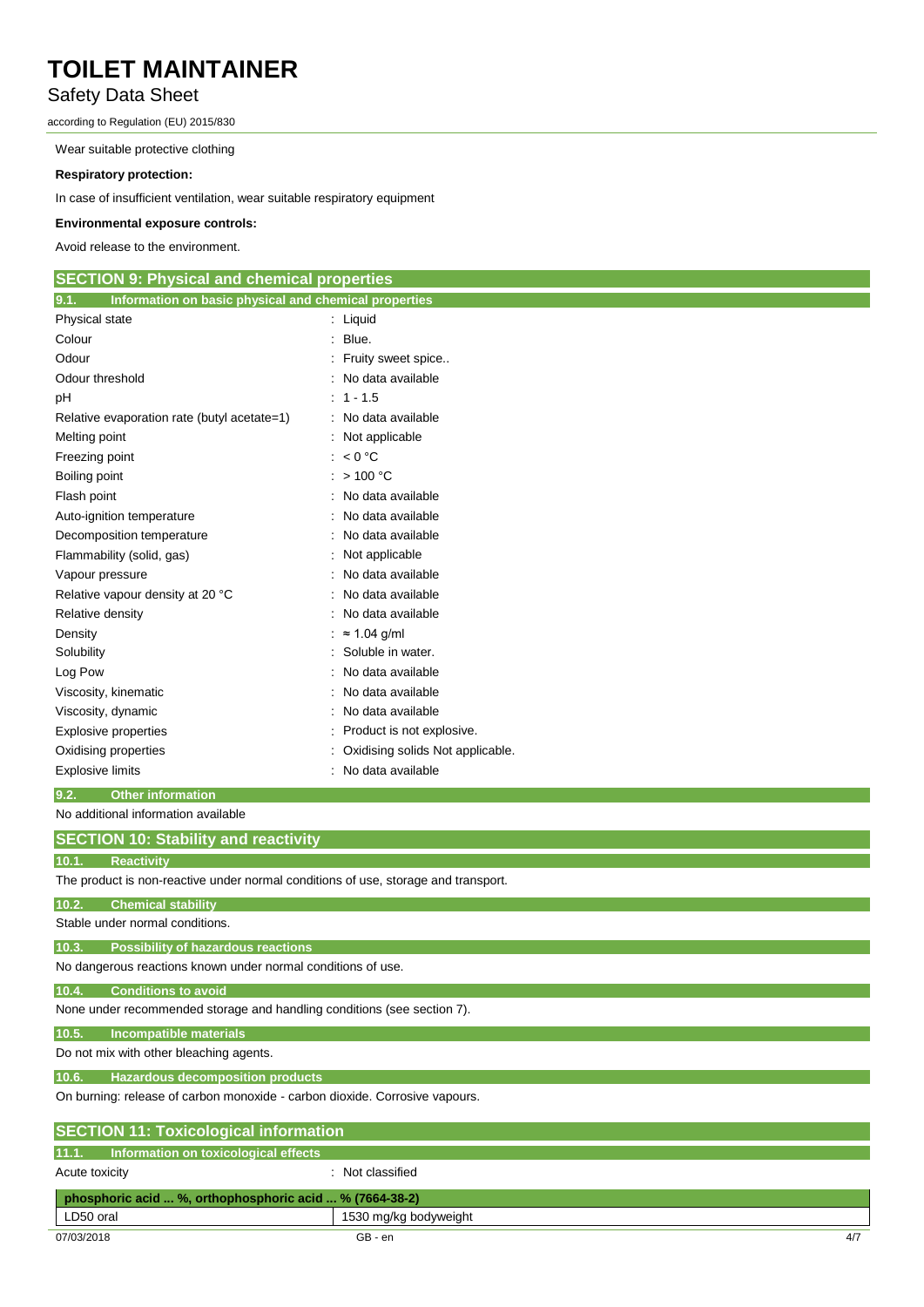### Safety Data Sheet

#### according to Regulation (EU) 2015/830

| phosphoric acid  %, orthophosphoric acid  % (7664-38-2) |                                            |  |
|---------------------------------------------------------|--------------------------------------------|--|
| LD50 dermal                                             | 2740 mg/kg bodyweight                      |  |
| Skin corrosion/irritation                               | : Causes severe skin burns and eye damage. |  |
|                                                         | pH: 1 - 1.5                                |  |
| Serious eye damage/irritation                           | Serious eye damage, category 1, implicit   |  |
|                                                         | pH: 1 - 1.5                                |  |
| Respiratory or skin sensitisation                       | Not classified<br>۰                        |  |
| Germ cell mutagenicity                                  | : Not classified                           |  |
| Carcinogenicity                                         | : Not classified                           |  |
| Reproductive toxicity                                   | : Not classified                           |  |
| Specific target organ toxicity (single exposure)        | : Not classified                           |  |
| Specific target organ toxicity (repeated<br>exposure)   | : Not classified                           |  |
| Aspiration hazard                                       | Not classified                             |  |

### **SECTION 12: Ecological information**

### **12.1. Toxicity**

| phosphoric acid  %, orthophosphoric acid  % (7664-38-2) |                                    |  |
|---------------------------------------------------------|------------------------------------|--|
| EC50 other aquatic organisms 1                          | $>$ 100 mg/l EC50 waterflea (48 h) |  |
| EC50 other aquatic organisms 2                          | > 100 mg/l IC50 algea (72 h) mg/l  |  |

| 12.2.<br><b>Persistence and degradability</b> |                                                                                                                                                                                                                                                                                                                                                                                                   |
|-----------------------------------------------|---------------------------------------------------------------------------------------------------------------------------------------------------------------------------------------------------------------------------------------------------------------------------------------------------------------------------------------------------------------------------------------------------|
| <b>TOILET CLEANER XTC</b>                     |                                                                                                                                                                                                                                                                                                                                                                                                   |
| Persistence and degradability                 | The surfactant(s) contained in this preparation complies (comply) with the biodegradability<br>criteria as laid down in Regulation (EC) No. 648/2004 on detergents. Data to support this<br>assertion are held at the disposal of the competent authorities of the Member States and will<br>be made available to them, at their direct request or at the request of a detergent<br>manufacturer. |
| 12.3.<br><b>Bioaccumulative potential</b>     |                                                                                                                                                                                                                                                                                                                                                                                                   |
| No additional information available           |                                                                                                                                                                                                                                                                                                                                                                                                   |

### **12.4. Mobility in soil**

### No additional information available

| 12.5. | <b>Results of PBT and vPvB assessment</b> |                                                                    |
|-------|-------------------------------------------|--------------------------------------------------------------------|
|       | <b>TOILET CLEANER XTC</b>                 |                                                                    |
|       | Results of PBT assessment                 | The product does not meet the PBT and vPvB classification criteria |
|       |                                           |                                                                    |
| 12.6. | Other adverse effects                     |                                                                    |
|       | No additional information available       |                                                                    |

### **SECTION 13: Disposal considerations**

#### **13.1. Waste treatment methods**

No additional information available

**SECTION 14: Transport information** In accordance with ADR / RID / IMDG / IATA / ADN

### **14.1. UN number** UN-No. (ADR) : Not applicable UN-No. (IMDG) : Not applicable UN-No. (IATA) : Not applicable UN-No. (ADN) in the contract of the contract of the contract of the contract of the contract of the contract of the contract of the contract of the contract of the contract of the contract of the contract of the contract o UN-No. (RID) : Not applicable **14.2. UN proper shipping name** Proper Shipping Name (ADR) : Not applicable Proper Shipping Name (IMDG) : Not applicable Proper Shipping Name (IATA) : Not applicable Proper Shipping Name (ADN) : Not applicable Proper Shipping Name (RID) : Not applicable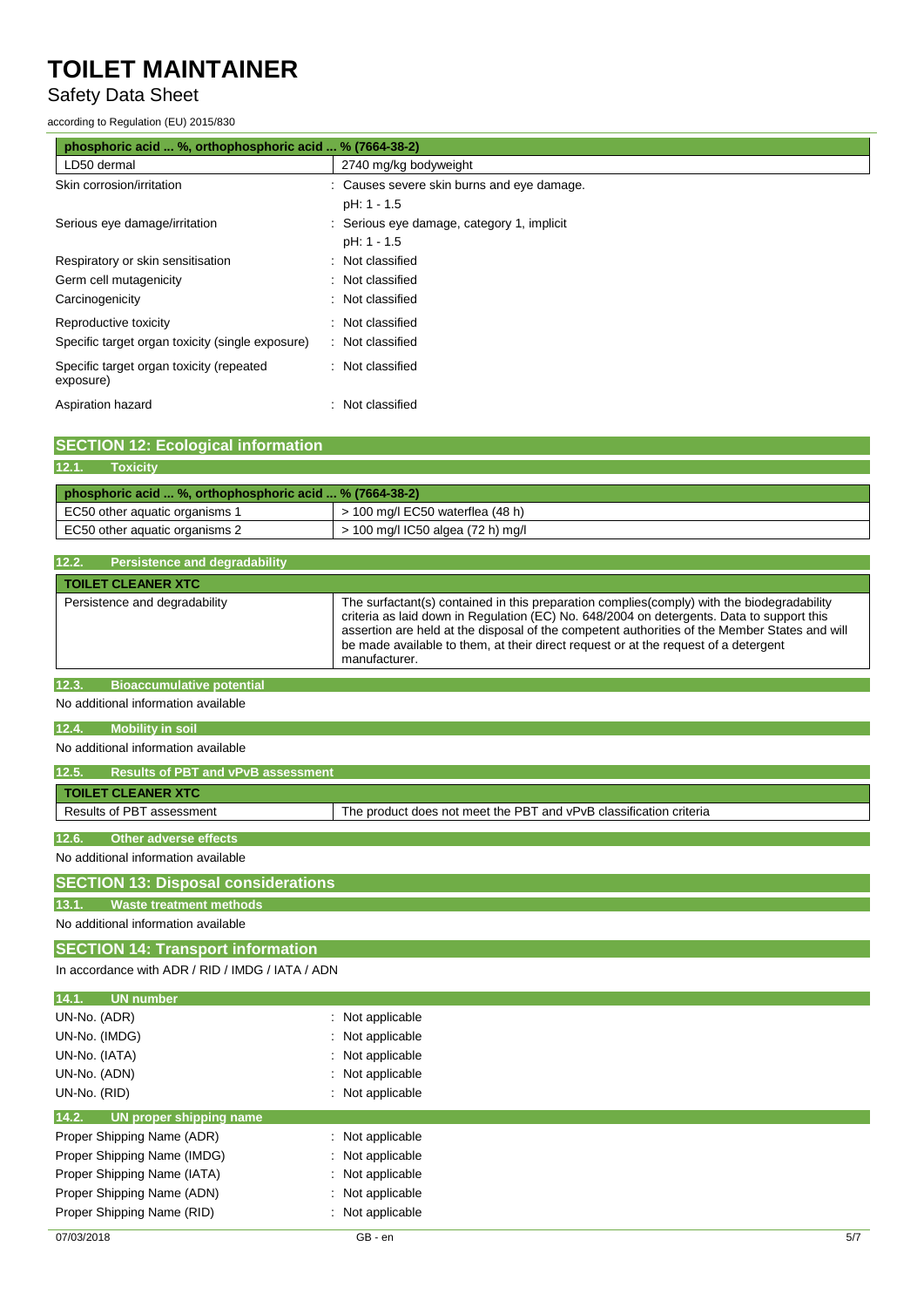Safety Data Sheet

according to Regulation (EU) 2015/830

**14.3. Transport hazard class(es) ADR** Transport hazard class(es) (ADR) : Not applicable **IMDG** Transport hazard class(es) (IMDG) : Not applicable **IATA** Transport hazard class(es) (IATA) : Not applicable **ADN** Transport hazard class(es) (ADN) : Not applicable **RID** Transport hazard class(es) (RID) : Not applicable **14.4. Packing group** Packing group (ADR) : Not applicable Packing group (IMDG) : Not applicable Packing group (IATA) : Not applicable Packing group (ADN) : Not applicable Packing group (RID) **intervalse in the contract of the C** intervalse in the Not applicable **14.5. Environmental hazards** Dangerous for the environment : No Marine pollutant in the set of the set of the set of the set of the set of the set of the set of the set of the set of the set of the set of the set of the set of the set of the set of the set of the set of the set of the Other information **COLOGY COLOGY COLOGY COLOGY COLOGY COLOGY COLOGY COLOGY COLOGY COLOGY COLOGY COLOGY COLOGY COLOGY COLOGY COLOGY COLOGY COLOGY COLOGY COLOGY COLOGY COLOGY COLOG** 

 **14.6. Special precautions for user**

#### **- Overland transport**

Not applicable

**- Transport by sea** Not applicable

**- Air transport**

Not applicable

#### **- Inland waterway transport**

Not applicable

#### **- Rail transport**

Not applicable

**14.7. Transport in bulk according to Annex II of MARPOL and the IBC Code**

Not applicable

### **SECTION 15: Regulatory information**

**15.1. Safety, health and environmental regulations/legislation specific for the substance or mixture**

#### **15.1.1. EU-Regulations**

Contains no REACH substances with Annex XVII restrictions Contains no substance on the REACH candidate list Contains no REACH Annex XIV substances

### **15.1.2. National regulations**

No additional information available

#### **15.2. Chemical safety assessment**

No chemical safety assessment has been carried out